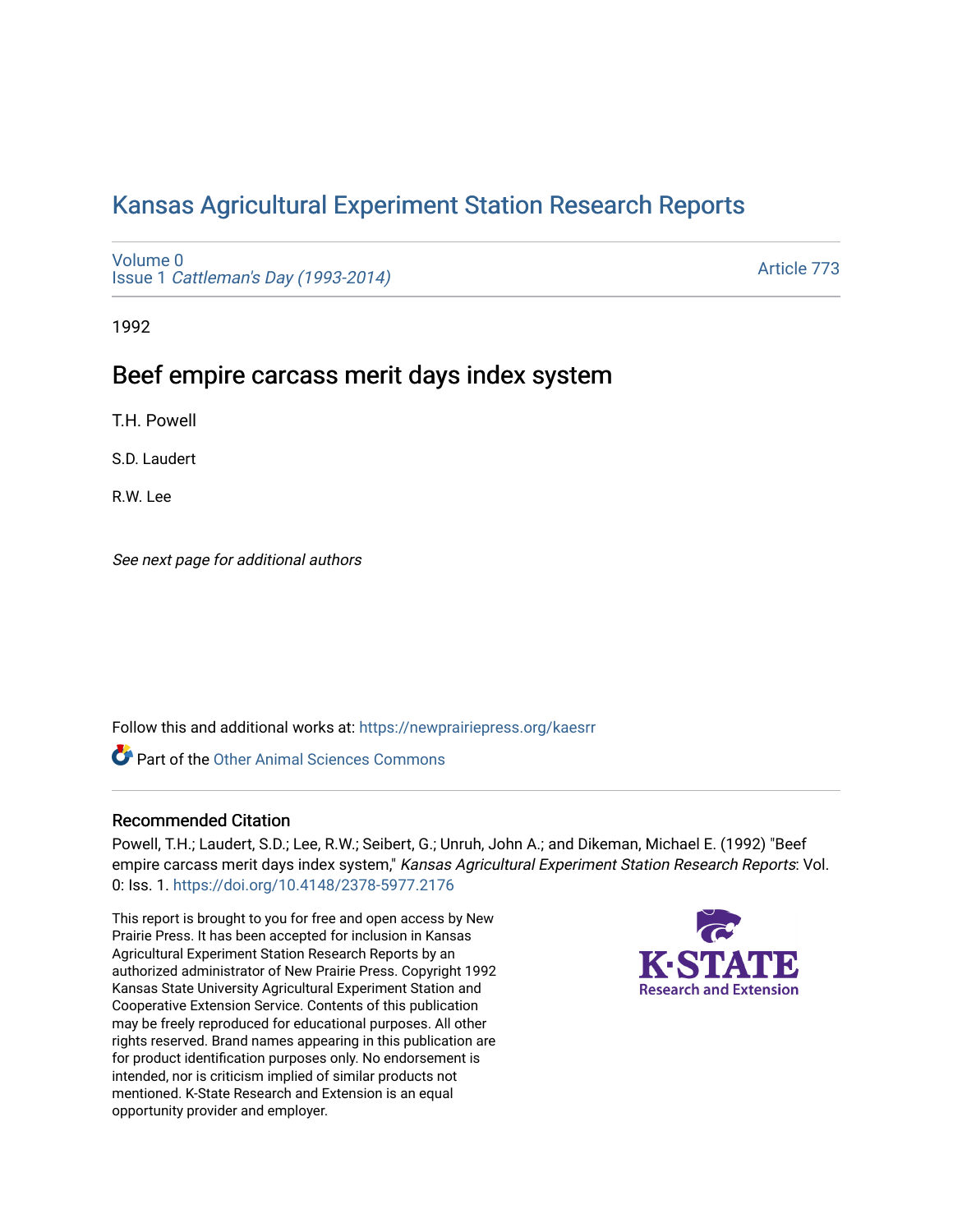## Beef empire carcass merit days index system

## **Abstract**

Kansas State University, in cooperation with the Beef Empire Days committee, developed a new beef carcass index system for 1991, incorporating yield and quality traits as indicators of carcass merit. Development of the system considered current industry and consumer demands in a critical evaluation of final carcass ranking. The index starts from 100 points and applies positive and negative adjustments for hot carcass weight; ribeye area; adjusted 12th rib fat thickness; percent kidney, pelvic, and heart fat; and quality grade. The index was first used in 1991.

## Keywords

Cattlemen's Day, 1992; Kansas Agricultural Experiment Station contribution; no. 92-407-S; Report of progress (Kansas State University. Agricultural Experiment Station and Cooperative Extension Service); 651; Beef; Carcass; Index; Quality; Cutability

## Creative Commons License



This work is licensed under a [Creative Commons Attribution 4.0 License](https://creativecommons.org/licenses/by/4.0/).

## Authors

T.H. Powell, S.D. Laudert, R.W. Lee, G. Seibert, John A. Unruh, and Michael E. Dikeman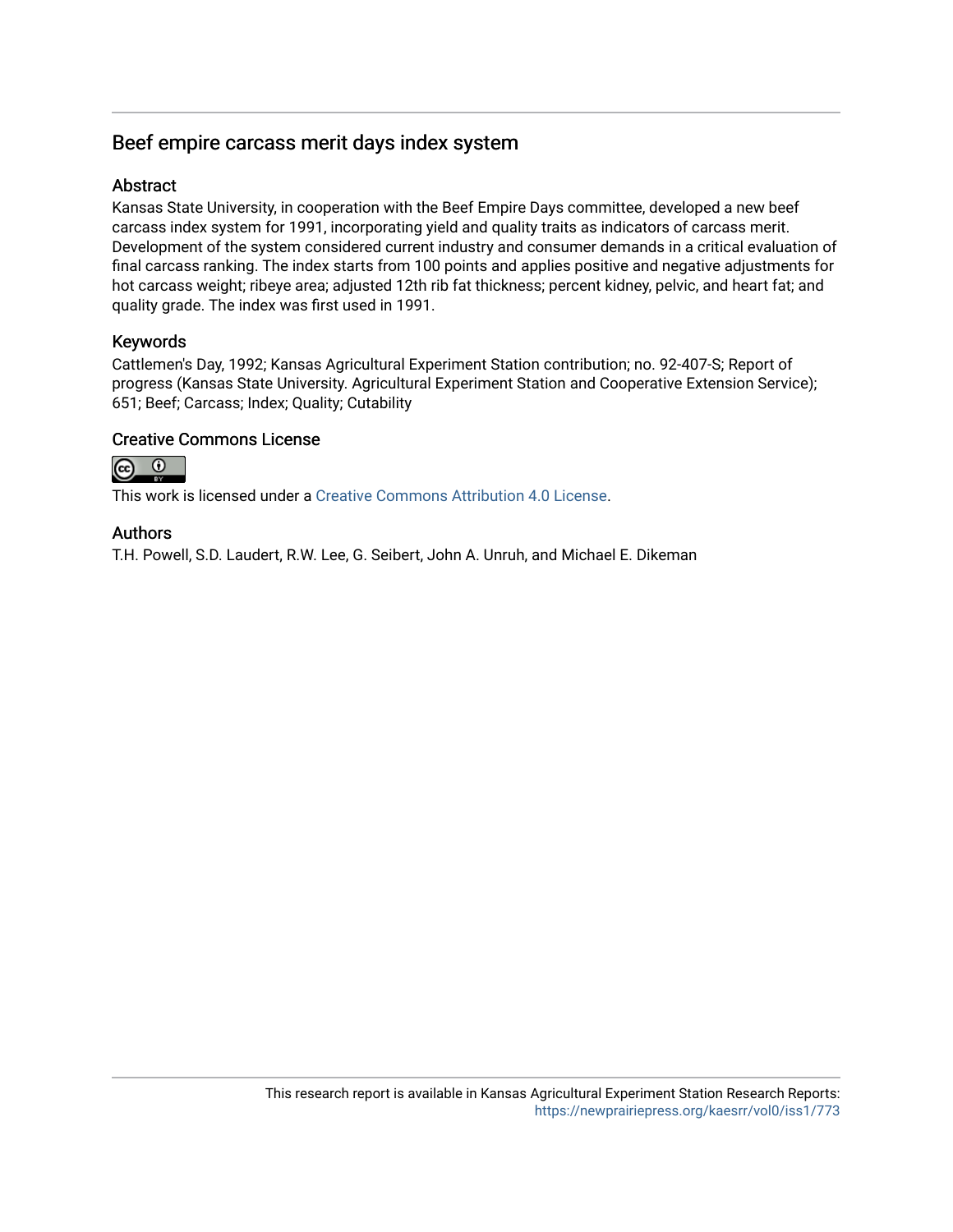## **BEEF EMPIRE CARCASS MERIT DAYS INDEX SYSTEM**

*T. H. Powell, J. A. Unruh, M. E. Dikeman, S. D. Laudert<sup>1</sup>, R. W. Lee<sup>1</sup>, and G. Seibert<sup>1</sup>* 

#### **Summary**

Kansas State University, in cooperation with the Beef Empire Days committee, developed a new beef carcass index system for 1991, incorporating yield and quality traits as indicators of carcass merit. Development of the system considered current industry and consumer demands in a critical evaluation of final carcass ranking. The index starts from 100 points and applies positive and negative adjustments for hot carcass weight; ribeye area; adjusted 12th rib fat thickness; percent kidney, pelvic, and heart fat; and quality grade. The index was first used in 1991.

(Key Words: Beef, Carcass, Index, Quality, Cutability.)

### **Introduction**

The annual Beef Empire Days carcass show provides an opportunity to educate both producers and packers. The show's former carcass ranking system had been criticized for its complexity. Kansas State researchers were asked to develop a ranking method that would accurately reflect the needs of the meat packing industry, while also being meaningful to the producers.

#### **Description of Index System**

The index starts with 100 points. Positive and negative adjustments are made based on hot carcass weight; adjusted backfat; ribeye area; internal fat (kidney, pelvic and heart fat); and quality grade. The system is easily adapted to a computer spreadsheet. Following is a description of the adjustment procedures.

#### Hot Carcass Weight

We defined the optimum hot carcass weight ranges as 700 to 750 lb for steers and 650 to 700 lb for heifers. Outside of those ranges the carcass indices are adjusted downward as follows:

Heifer Adjustment =  $-146.186 + (0.433725)$  $\times$  HCW) – (0.000321276  $\times$  HCW<sup>2</sup>)

or

Steer Adjustment =  $-168.673 + (0.465860 \times$ HCW) –  $(0.000321283 \times HCW^2)$ , where  $HCW = hot$  carcass weight in lbs.

These adjustments are illustrated in Figure 1.

#### Adjusted Twelfth Rib Fat Thickness

The optimum 12th rib fat thickness is defined as .30 in., which corresponds to a preliminary yield grade of 2.75 for both heifers and steers. Indices are adjusted according to the scale in Table 1. The adjustment is illustrated in Figure 2.

#### Ribeye Area

For each carcass, a ribeye requirement is calculated based on hot carcass weight. The requirement is calculated for both steers and heifers by the formula:

<sup>&</sup>lt;sup>1</sup>Beef Empire Days Committee, Garden City, KS.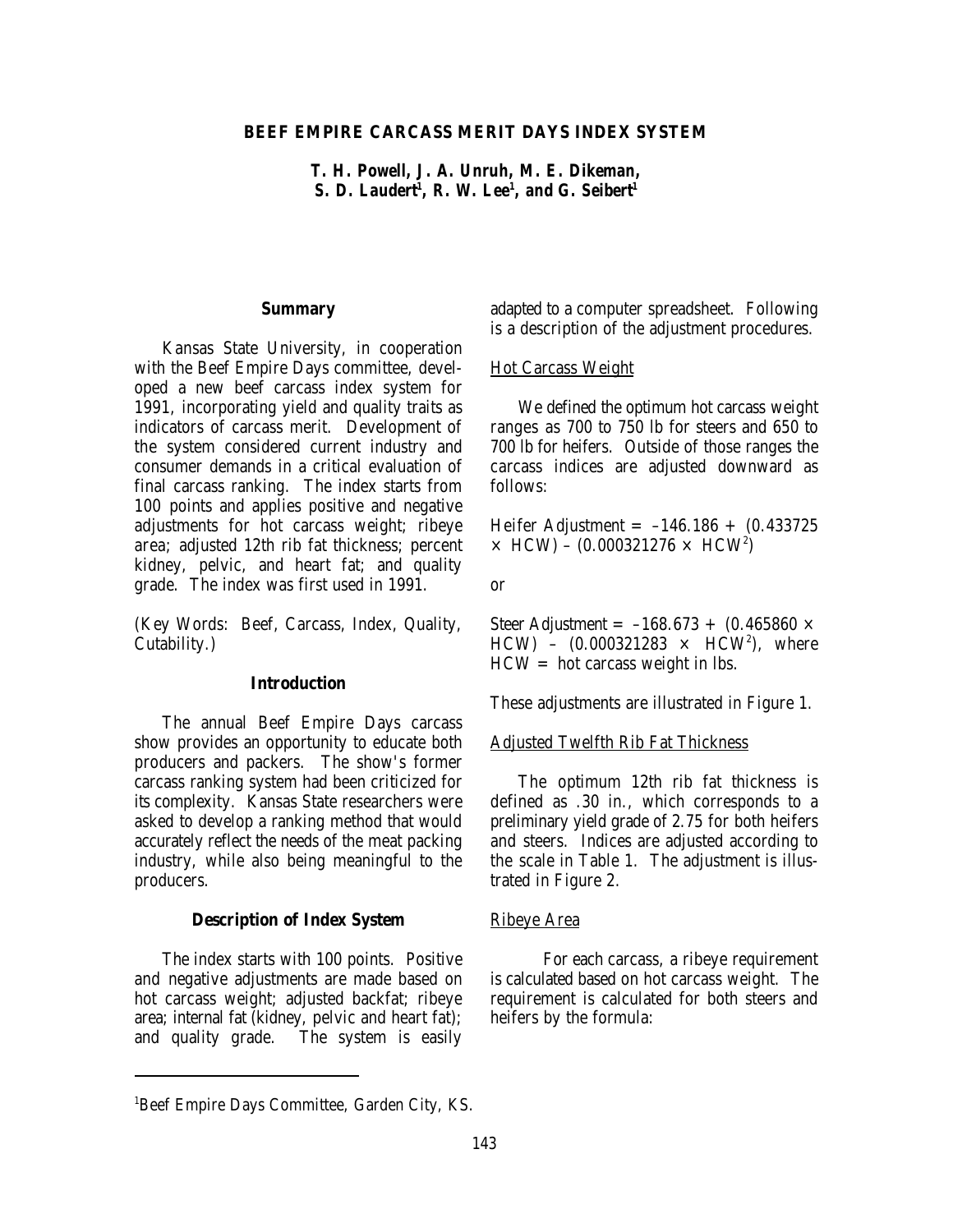Ribeye req. =  $4.8 + (0.012 \times \text{HCW})$ .

Sample values are given in Table 2. Figure 3 illustrates the relationship between hot carcass weight and required ribeye area.

For every sq. in. that an entry's actual ribeye area deviates from the required value, a 5-point adjustment is made to the index. For example, the adjustment for a 600-lb carcass with a 14.0 sq. in. ribeye would be calculated as follows:

 14.0 sq in (actual ribeye area) –12.0 sq in (requirement for a 600-lb carcass) 2.0 sq in  $\times$  5 points per sq in **+10** point adjustment to the index

For a 750-lb carcass with an 11.0 sq. in. ribeye, the adjustment would be:

11.0 sq in (actual ribeye area)

–13.8 sq in (requirement for a 750-lb carcass)  $-2.8$  sq in

 $\times$  5 points per sq in

**–14** point adjustment to the index

We established ribeye areas of 16.0 and 15.4 sq. in. for steers and heifers, respectively, as the maximum allowed for full credit. Carcasses with ribeye areas greater than those are discounted 5 points for each sq. in. the ribeye area exceeds the maximum. For example, an 800-lb heifer carcass would have a required ribeye area of 14.4 sq. in. If that carcass actually had a 16.0-sq. in. ribeye, it would be adjusted as follows:

1. Adjustment for maximum ribeye area.

15.4 sq in (maximum for heifers)

–14.4 sq in (requirement for an 800-lb carcass) 1.0 sq in

 $\times$  5 points per sq in

 **+5** points

2. Discount for amount over the maximum ribeye area.

16.0 sq in (actual ribeye area)

 $-15.4$  sq in (maximum for heifers) 0.6 sq in  $\times$  5 points per sq in

**– 3** points

 $5 - 3 = 2$  points final adjustment for ribeye area

#### Kidney, Pelvic, and Heart Fat Adjustments

Internal fat adjustments are given in Table 1 and illustrated in Figure 4. The "base" percent kidney, pelvic, heart fat is 2.5% of the HCW, with small positive adjustments for smaller values and large penalties for larger values.

#### Quality Grade

To be competitive in the carcass show, a carcass must grade at least LOW CHOICE. In the index system, severe penalties are assessed to carcasses that grade below low Choice; small bonuses are given to carcasses that grade above low Choice (Table 1 and Figure 5).

The numerical (positive or negative) sum of all adjustments is added to 100 to obtain the final index for a carcass. Then carcasses are ranked (highest to lowest) according to their indexes. Three examples of all adjustments are found in Table 3.

#### **Table 2. Ribeye Area Requirements for Specific Hot Carcass Weights**

| Hot Carcass Weight (lbs) | Requirement (sq in.) |  |  |
|--------------------------|----------------------|--|--|
| 500                      | 10.8                 |  |  |
| 550                      | 11.4                 |  |  |
| 600                      | 12.0                 |  |  |
| 650                      | 12.6                 |  |  |
| 700                      | 13.2                 |  |  |
| 750                      | 13.8                 |  |  |
| 800                      | 14.4                 |  |  |
| 850                      | 15.0                 |  |  |
| 900                      | 15.6                 |  |  |
| 950                      | 16.2                 |  |  |
| 1000                     | 16.8                 |  |  |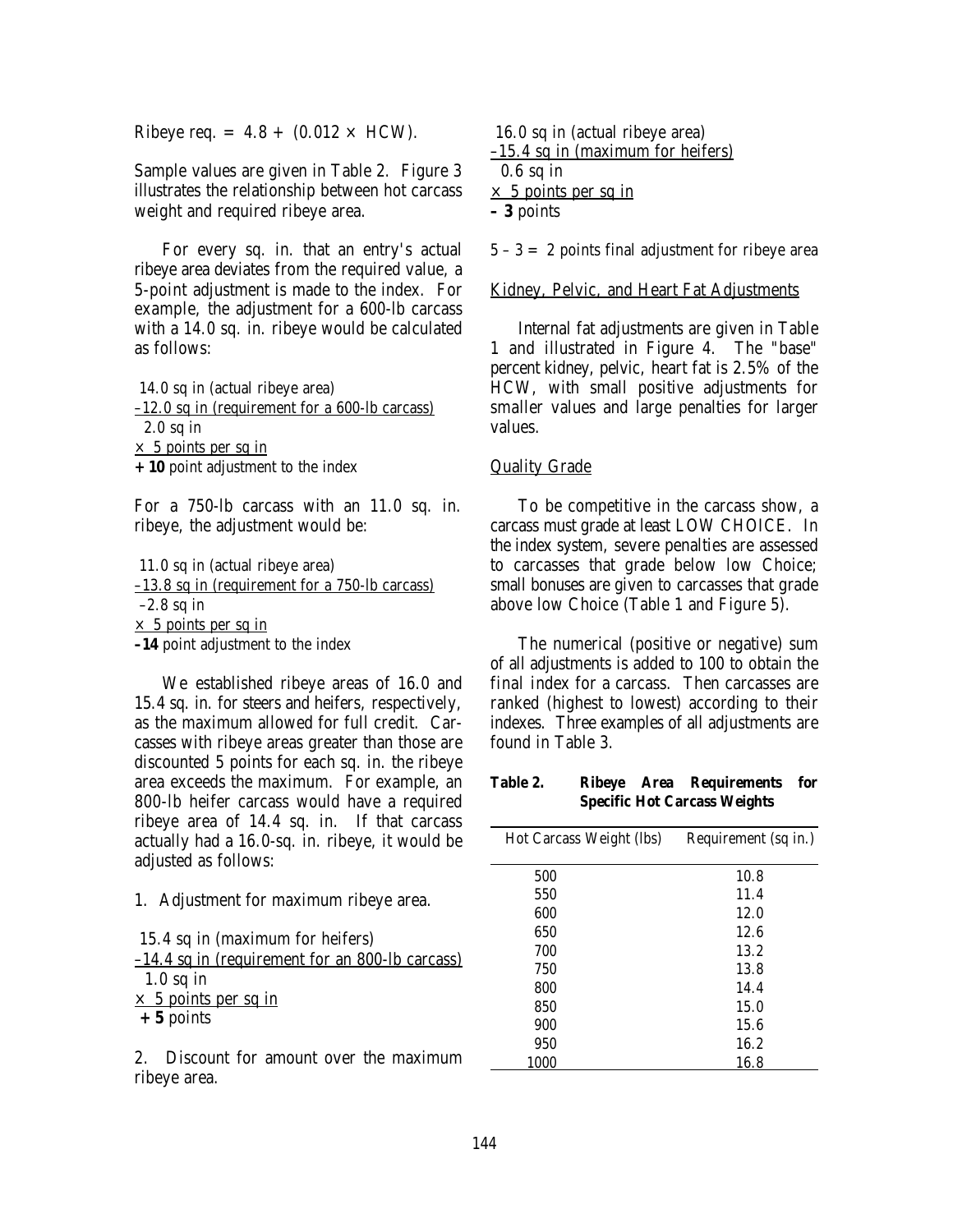| 12th Rib Fat (in.)                                                                                                                                                                                                                                                                                                                                         | Adj.                                                                                                                                                                             | <b>% KPH Fat</b>                                                    | Adj.                                                                               | <b>Quality Grade</b>                                                                                     | Adj.                                                      |
|------------------------------------------------------------------------------------------------------------------------------------------------------------------------------------------------------------------------------------------------------------------------------------------------------------------------------------------------------------|----------------------------------------------------------------------------------------------------------------------------------------------------------------------------------|---------------------------------------------------------------------|------------------------------------------------------------------------------------|----------------------------------------------------------------------------------------------------------|-----------------------------------------------------------|
| $0.00 - 0.03$<br>$0.04 - 0.07$<br>$0.08 - 0.11$<br>$0.12 - 0.15$<br>$0.16 - 0.19$<br>$0.20 - 0.23$<br>$0.24 - 0.27$<br>$0.28 - 0.31$<br>$0.32 - 0.35$<br>$0.36 - 0.39$<br>$0.40 - 0.43$<br>$0.44 - 0.47$<br>$0.48 - 0.51$<br>$0.52 - 0.55$<br>$0.56 - 0.59$<br>$0.60 - 0.63$<br>$0.64 - 0.67$<br>$0.68 - 0.71$<br>$0.72 - 0.75$<br>$0.76 - 0.79$<br>> 0.79 | $-27$<br>$-22$<br>$-17$<br>$-12$<br>-8<br>$\frac{-4}{-2}$<br>$\frac{-1}{-2}$<br>$\frac{-5}{-9}$<br>$-14$<br>$-19$<br>$-24$<br>$-29$<br>$-35$<br>$-41$<br>$-47$<br>$-53$<br>$-60$ | 0.5<br>1.0<br>1.5<br>2.0<br>2.5<br>3.0<br>3.5<br>4.0<br>4.5<br>>4.5 | 3.0<br>2.5<br>2.0<br>1.0<br>0.0<br>$-2.0$<br>$-4.0$<br>$-6.0$<br>$-8.0$<br>$-10.0$ | Standard<br>Low Select<br><b>High Select</b><br>Low Choice<br>Ave. Choice<br><b>High Choice</b><br>Prime | $-72$<br>$-36$<br>$-21$<br>$\bf{0}$<br>4<br>$\frac{6}{8}$ |

Table 1. Index Adjustments for Fat Depth, % KPH Fat, and Quality Grade

Table 3. **Index Adjustments for Three Steer Carcasses** 

| Hot Carcass<br>Weight          | 2th Rib<br>Fat              | Ribeye<br>Area         | <b>KPH</b>            | <b>Ouality</b>                   | Final<br><b>Index</b> |
|--------------------------------|-----------------------------|------------------------|-----------------------|----------------------------------|-----------------------|
| (lb)<br>Adj.                   | (in.)<br>Adj.               | $(sq$ in.)<br>Adj.     | (%)<br>Adj.           | Grade<br>Adi.                    | Value                 |
| 655<br>$-1.4$<br>855<br>$-5.2$ | .27<br>$-2.0$<br>.30<br>0.0 | 13.8<br>$+5.7$         | 3.0<br>$-2.0$         | Ch-<br>0.0<br>$\mathsf{Ch}\,+\,$ | LOO.3                 |
| 750<br>9.0 <sub>1</sub>        | -9.0                        | 16.0<br>$+4.7$<br>14.0 | 2.0<br>$+1.0$<br>-4 0 | $+6.0$<br>Se+                    | 106.5                 |



**Figure 1. Adjustment for Hot Carcass Weight.**